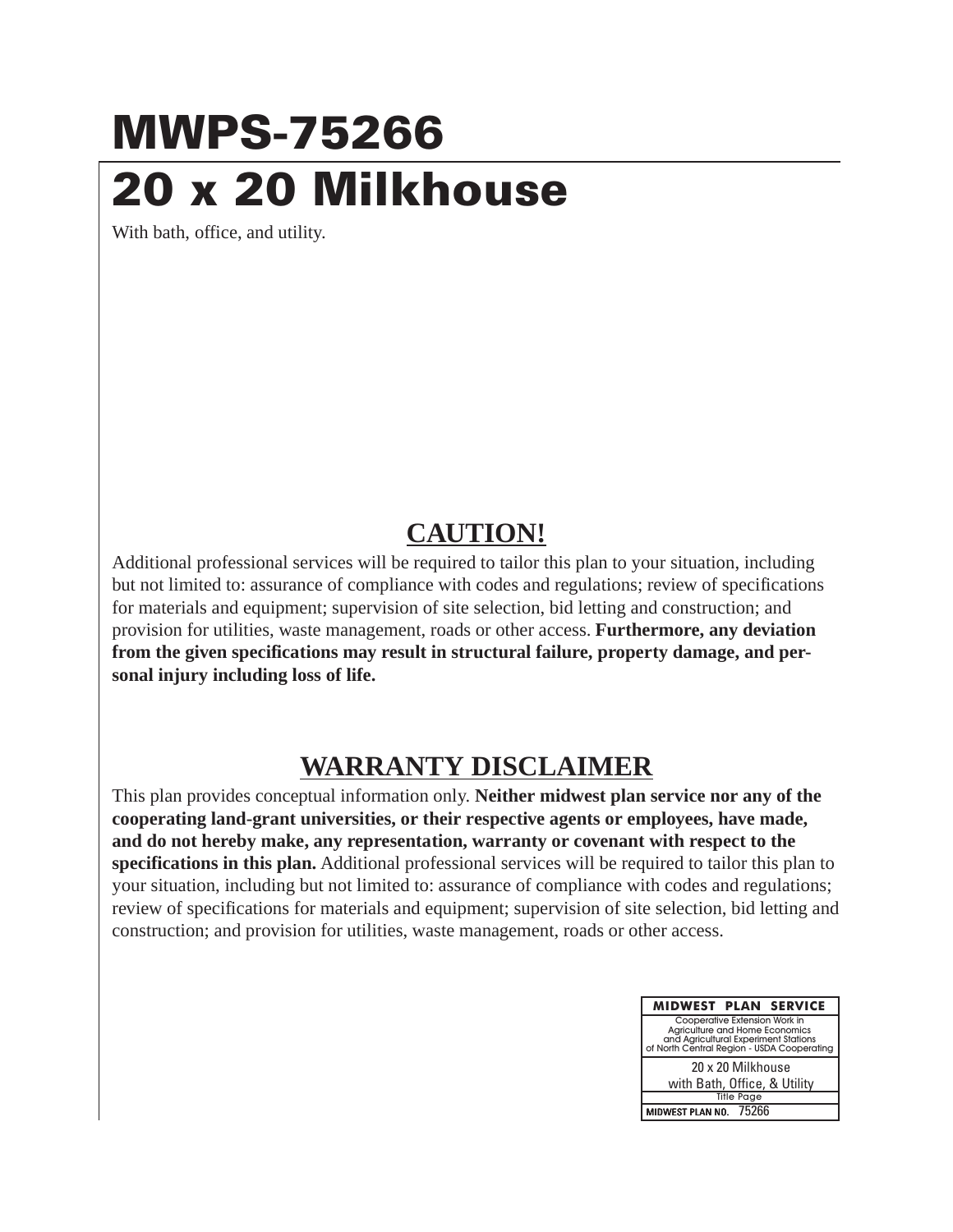

Pages 364 similar to pages " 4 of 75265

i,

 $\hat{\boldsymbol{\beta}}$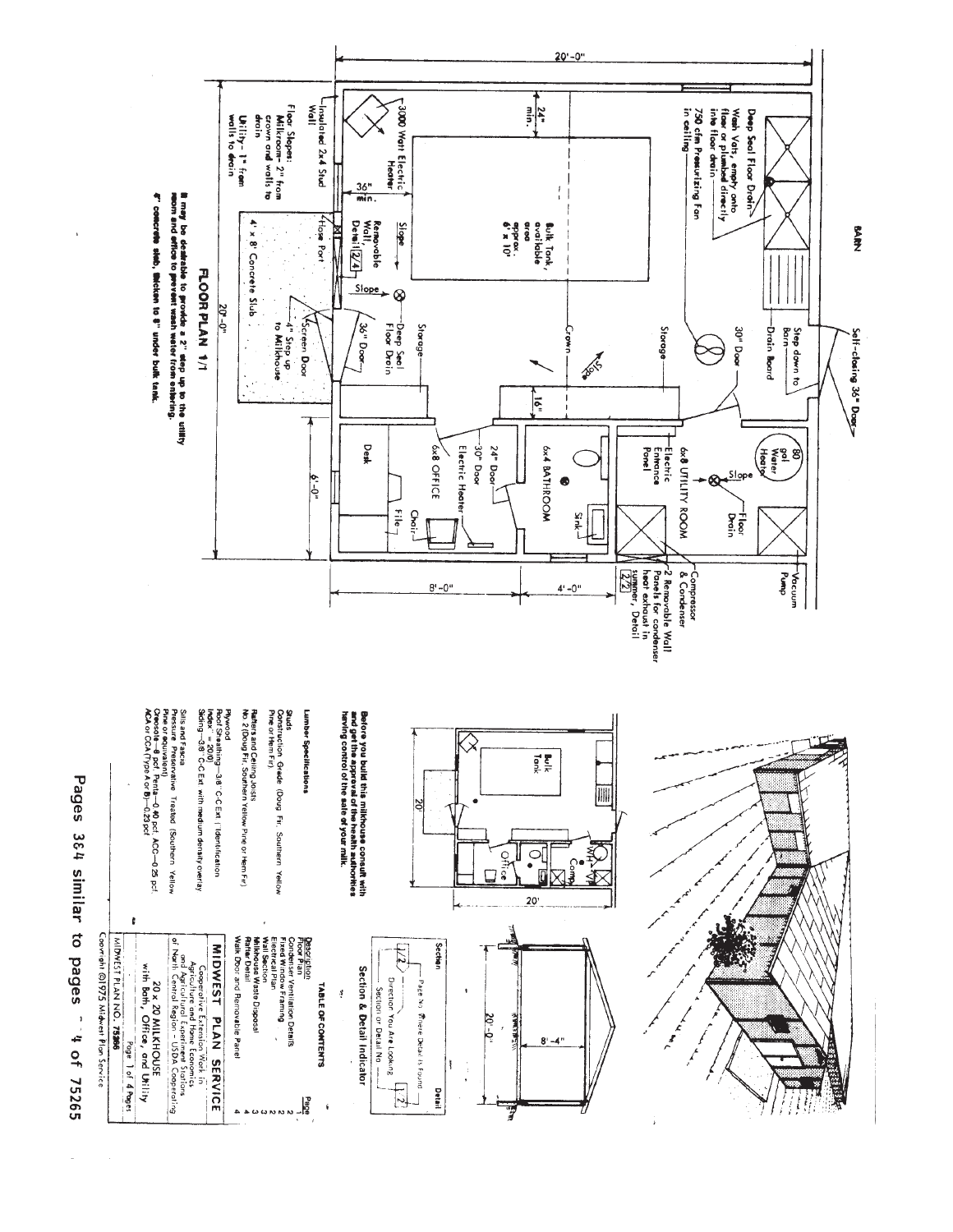



Mire according to load codes.

Copyright @1975 Midwest Plan Service MIDWEST PLAN NO. 75266

Page 2 of 4Pages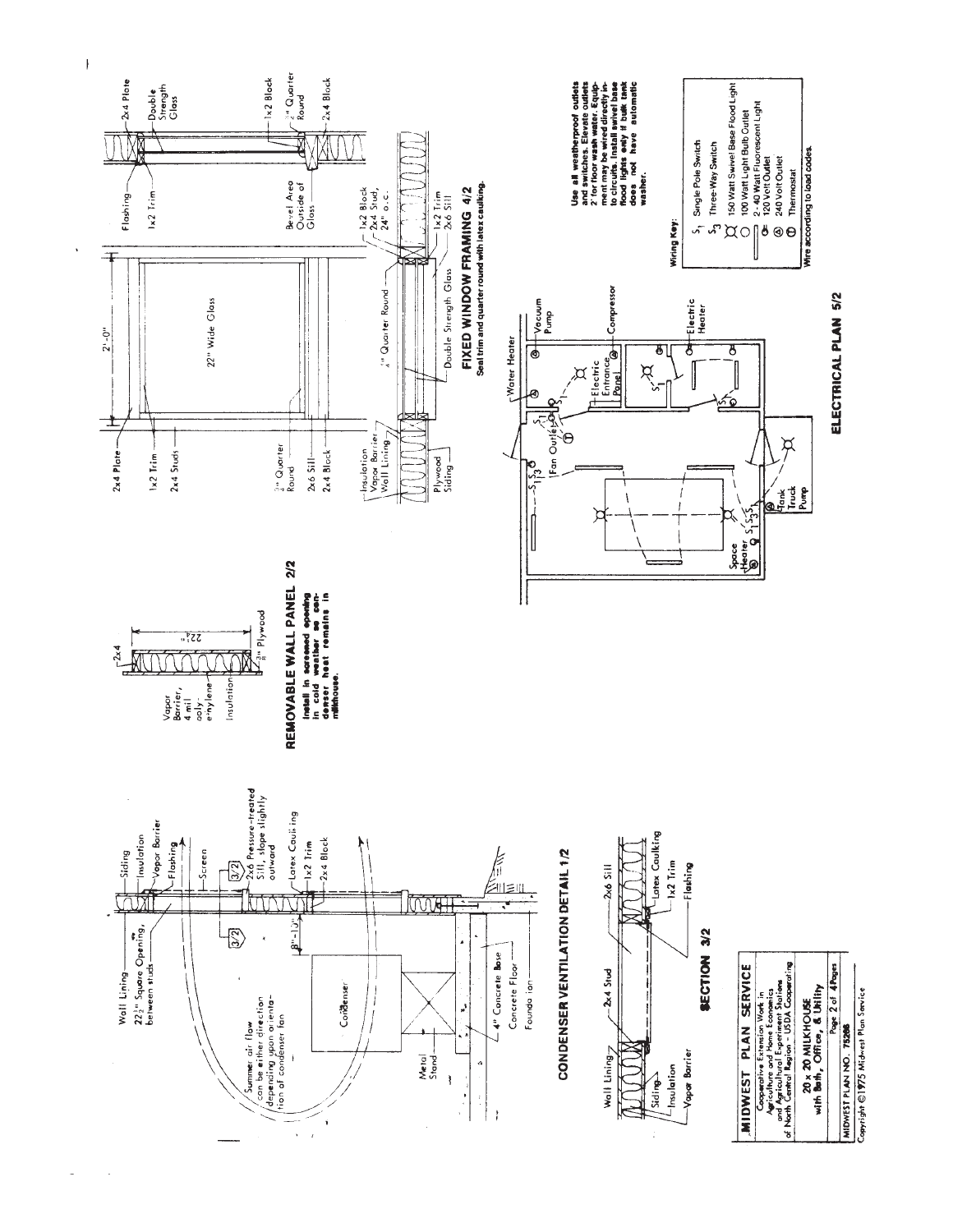

 $\bar{1}$ 

I6 x 20 MILKHOUSE Page 3of 4 Pages

Copyright © 1975 Midwest Plan Service MIDWEST PLAN NO. 75265

 $\hat{\mathbf{v}}$  $\begin{array}{c}\n68 \\
a + 4 \\
b + 3\n\end{array}$ 

ង **ខ្ញុំ** ខ្ញុំ ខ្ញុំ  $\Rightarrow$ 

ţ

 $\overline{\phantom{a}}$ 

 $\frac{3}{5}$ 

Storage<br>Storage

Pump<br>& Haul